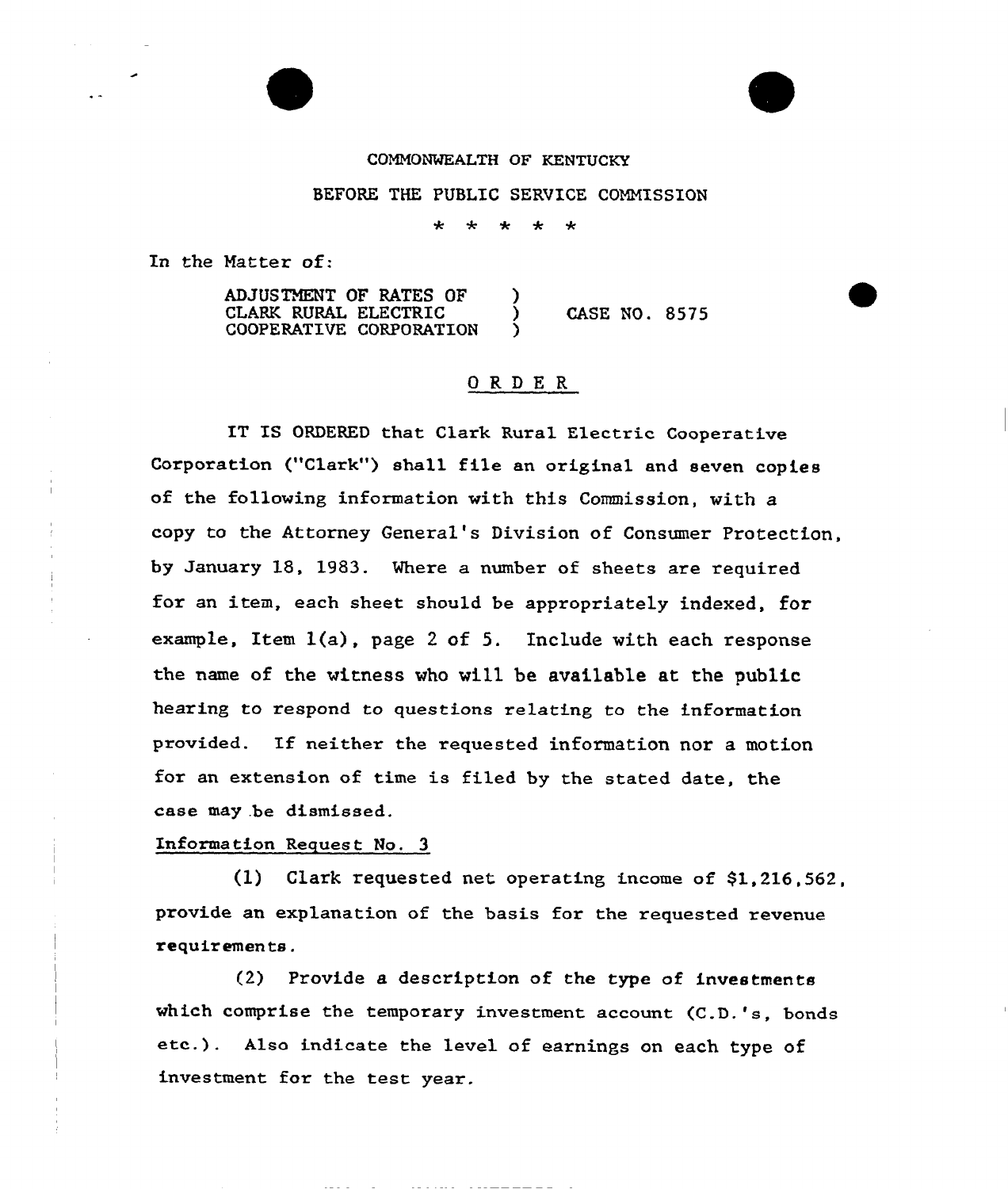(3) Provide a description of KAEC's policy concerning the payment of capita1 credits assigned.

(4) Provide the following concerning the telephone system purchased from Cedco, inc., in August 1981:

- a) The annual cost of leasing the system previously used.
- b) The date the new system became operable.
- An analysis of all costs of the old system which are included in the test period.

(5) During the test period Clark began the use of Network Computing Corporation for the processing of its billing and collection function. Provide the following concerning this change:

- a) A description of the billing and collecting function prior to the change to Network Computing Corporation.
- b) An explanation of the reason for the change.
- c) An ana1ysis of the total annual cost of billing and co11ection services prior to the use of Network Computing Corporation as well as after.

معروس

(6) The Commission in its second information request. required Clark to provide a brief explanation of the increase in several expense accounts. Clark in its response number 3, items b, and c, provided an analysis of the accounts in question but failed to provide an explanation for the increased expense level.

 $-2-$